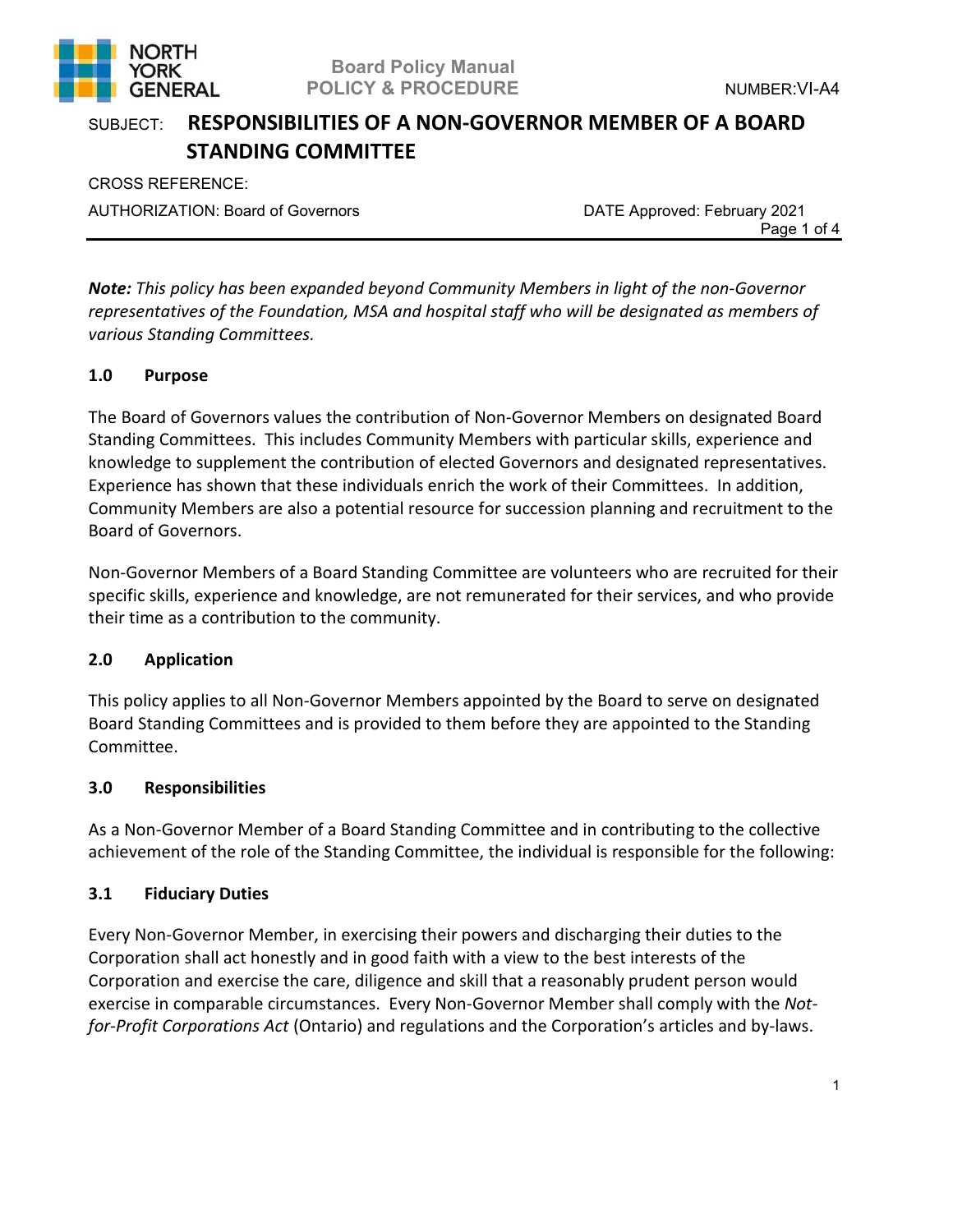

CROSS REFERENCE: AUTHORIZATION: Board of Governors **DATE Approved: February 2021** 

Page 2 of 4

### **3.2 Accountability**

A Non-Governor Member's fiduciary duties are owed to the Corporation. The Non-Governor Member is not solely accountable to any special group or interest and shall act and make decisions that are in the best interests of the Corporation, as a whole. A Non-Governor Member shall be knowledgeable of the stakeholders to whom the Corporation is accountable, and shall appropriately take into account the interest of such stakeholders when making decisions as a Non-Governor Member, but shall not prefer the interests of any one group if to do so would not be in the best interests of the Corporation.

#### **3.3 Education**

- i. A Non-Governor Member of a Board Standing Committee shall become knowledgeable about:
	- $\circ$  the operations of the hospital which pertain to the relevant Standing Committee responsibilities;
	- o the health care environment generally;
	- o the duties and expectations of a Non-Governor Member;
	- $\circ$  the responsibilities of the Standing Committee to which he/she is appointed; and
	- o relevant sections of the Board of Governors Policy Manual.
- ii. A Non-Governor Member will participate in Board and Standing Committee orientation sessions and if requested, in Board retreats and Board education sessions. A Non-Governor Member may wish to attend additional appropriate educational conferences in accordance with Board approved policies.

#### **3.4 Board Policies and Hospital Policies**

A Non-Governor Member shall be knowledgeable of and comply with the Board and hospital policies that are applicable to the Standing Committee including:

- o The Board's Code of Conduct Policy;
- o The Board's Conflict of Interest Policy; and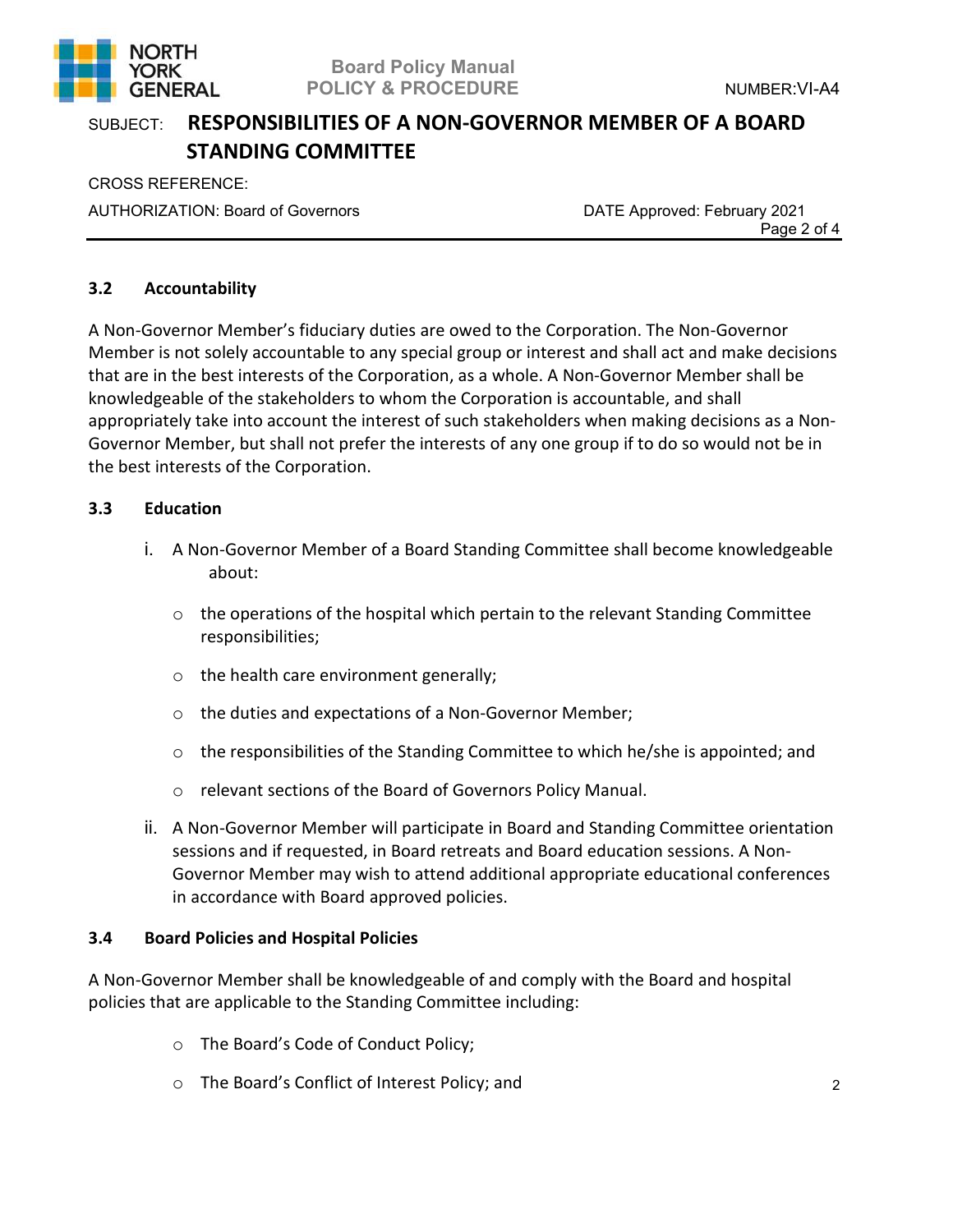

CROSS REFERENCE: AUTHORIZATION: Board of Governors **DATE Approved: February 2021** 

Page 3 of 4

#### o The Board's Confidentiality Policy;

and shall annually execute an agreement to be bound by the said policies and this policy and declaring that they have no conflict of interest.

#### **3.5 Teamwork**

A Non-Governor Member shall develop and maintain sound relations and work co-operatively and respectfully with the Standing Committee Chair, other Committee members and senior management.

### **3.6 Time and Commitment**

A Non-Governor Member of a Board Standing Committee is expected to commit the time required to perform Standing Committee duties. Standing Committees meet as few as four and as many as ten times a year and a Non-Governor Member is expected to attend all of the meetings of the Committee on which they serve either in person, by video conference, or, by exception, by telephone conference call.

#### **3.7 Contribution to Governance**

A Non-Governor Member is expected to make a contribution to the governance role of the Standing Committee through:

- $\circ$  reading materials in advance of meetings and coming prepared to contribute to discussions;
- o offering constructive contributions to committee discussions;
- $\circ$  contributing special expertise and skills;
- o respecting the views of other committee members;
- o voicing conflicting opinions during Committee meetings but respecting the decision of the majority;
- o respecting the role of the Committee Chair;
- o respecting the role and terms of reference of Board committees; and